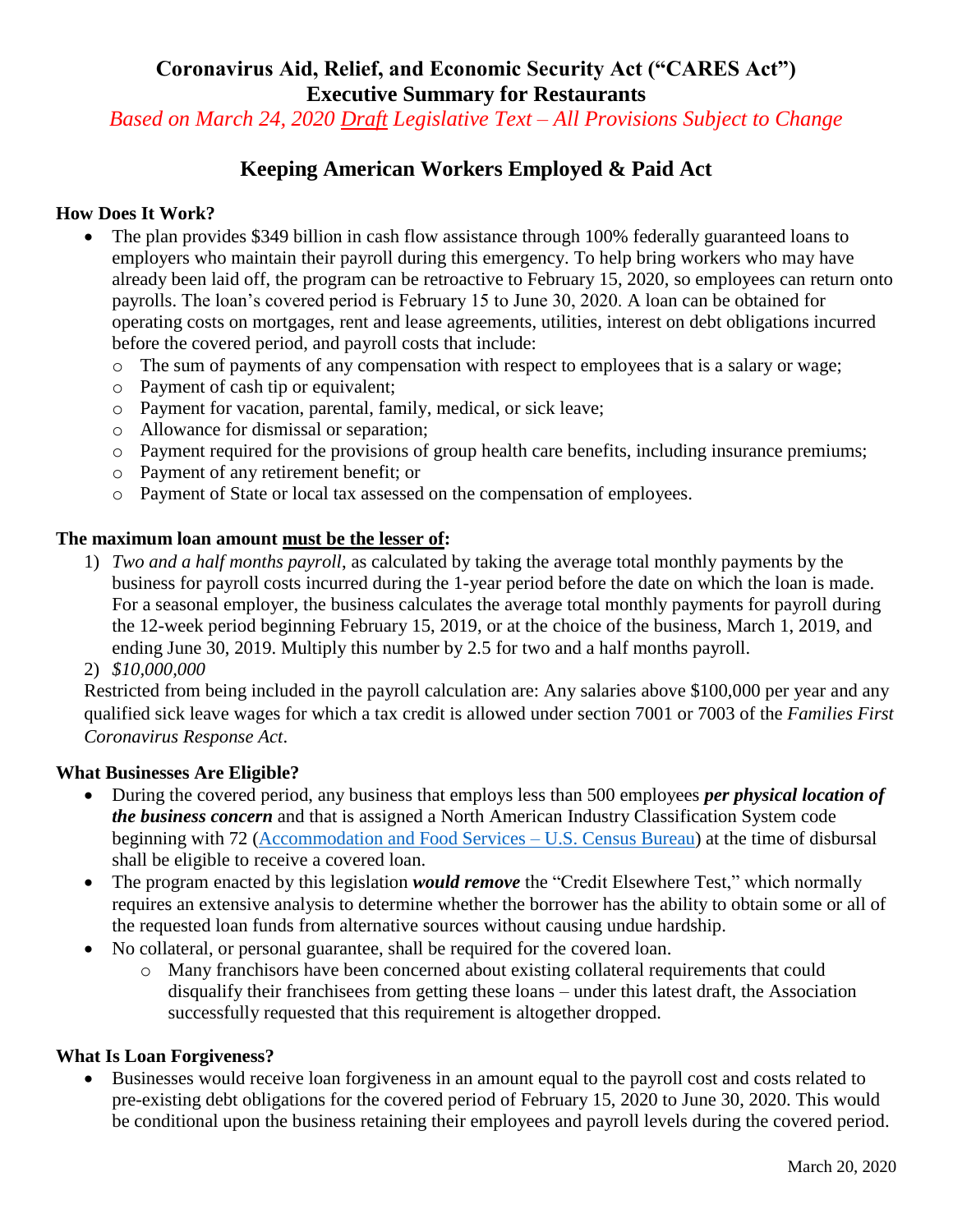# **Coronavirus Aid, Relief, and Economic Security Act ("CARES Act") Executive Summary for Restaurants**

*Based on March 24, 2020 Draft Legislative Text – All Provisions Subject to Change*

- The amount of loan forgiveness is determined when employers maintain an average monthly number of full-time equivalent employees (30 hour per week calculation under the Affordable Care Act) during the period that is not less than the average monthly number of full-time equivalent employees during the previous covered period. The forgiveness amount is reduced according to the amount of full-time employees on staff compared to the previous comparable period, February 15, 2019 to June 30, 2019.
- Loan forgiveness may also cover any additional wages paid by businesses to tipped employees (as defined in the *Fair Labor Standards Act*).

### **Loan Mechanics**

- The program is administered through the (SBA) 7(a) Loan Program, and the government guarantee increases to 100% through December 31, 2020, and then reduce to 75% for loans exceeding \$150,000 and 85% for loans equal to or less than \$150,000.
- Waives both borrower and lender fees for  $7(a)$  loans.
- Allows complete deferment of  $7(a)$  loan payments for one year.
- Increases the maximum loan for an SBA Express loan from \$350,000 to \$1 million through December 31, 2020.

## **Qualified Improvement Property**

- Businesses will be able to immediately write off costs associated with improving facilities instead of having to depreciate those improvements over the 39-year life of the building.
- This corrects the error in the Tax Cuts and Jobs Act and increases a business' access to cash flow by allowing them to amend a prior year return, while incentivizing investment.

# **Modifications for Net Operating Losses (NOLs)**

- The provision relaxes limitations on a company's use of losses from prior years. NOLs are currently subject to a taxable income limitation, and they cannot be carried back to reduce income in a prior tax year. This provision provides that a loss from 2018, 2019, or 2020 can be carried back five years.
- This also temporarily removes the taxable income limitation to allow an NOL to fully offset income.

## **Delay of Payment of Employer Payroll Taxes**

- Employers can defer payment of the employer share of the Social Security tax.
- The deferred employment tax be paid over the following two years, with half of the amount required to be paid by December 31, 2021 and the other half by December 31, 2022.

## **Additional Tax Relief**

- The tax filing deadline will be extended from April 15 to July 15
	- o Businesses and individuals can postpone estimated tax payments due from the date of enactment until October 15, 2020 with no cap on the amount of payment postponed
- Modification of limitation on losses for taxpayers other than corporations
- Modification of credit for prior year minimum tax liability of corporations
- Modification of limitation on business interest